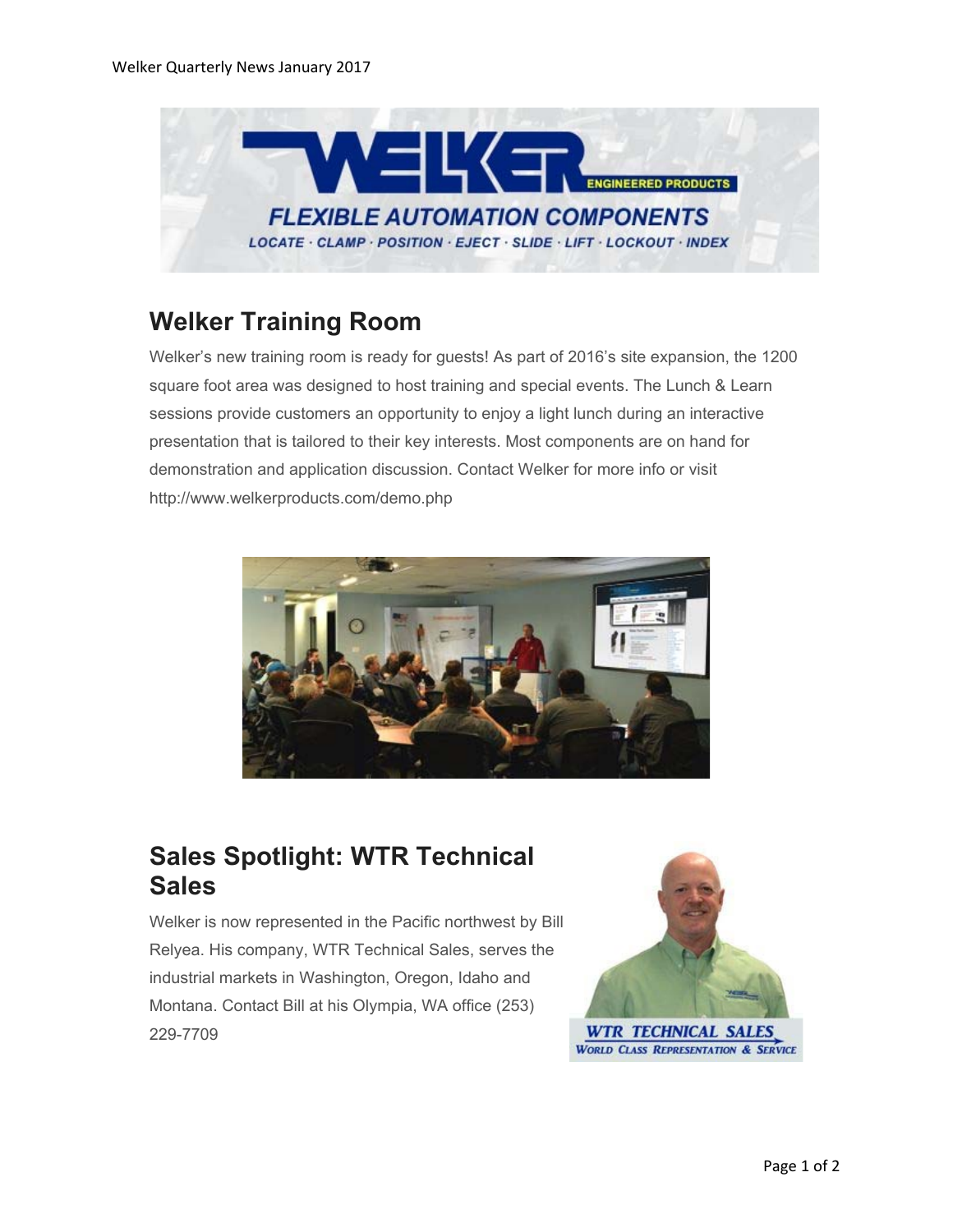### **Save the date!**

Welker will be exhibiting at Fabtech Expo in Chicago, November 6-9, 2017. The expo is North America's largest metal forming, fabricating, welding and finishing event. Add booth B37031 to your visit list. See you there!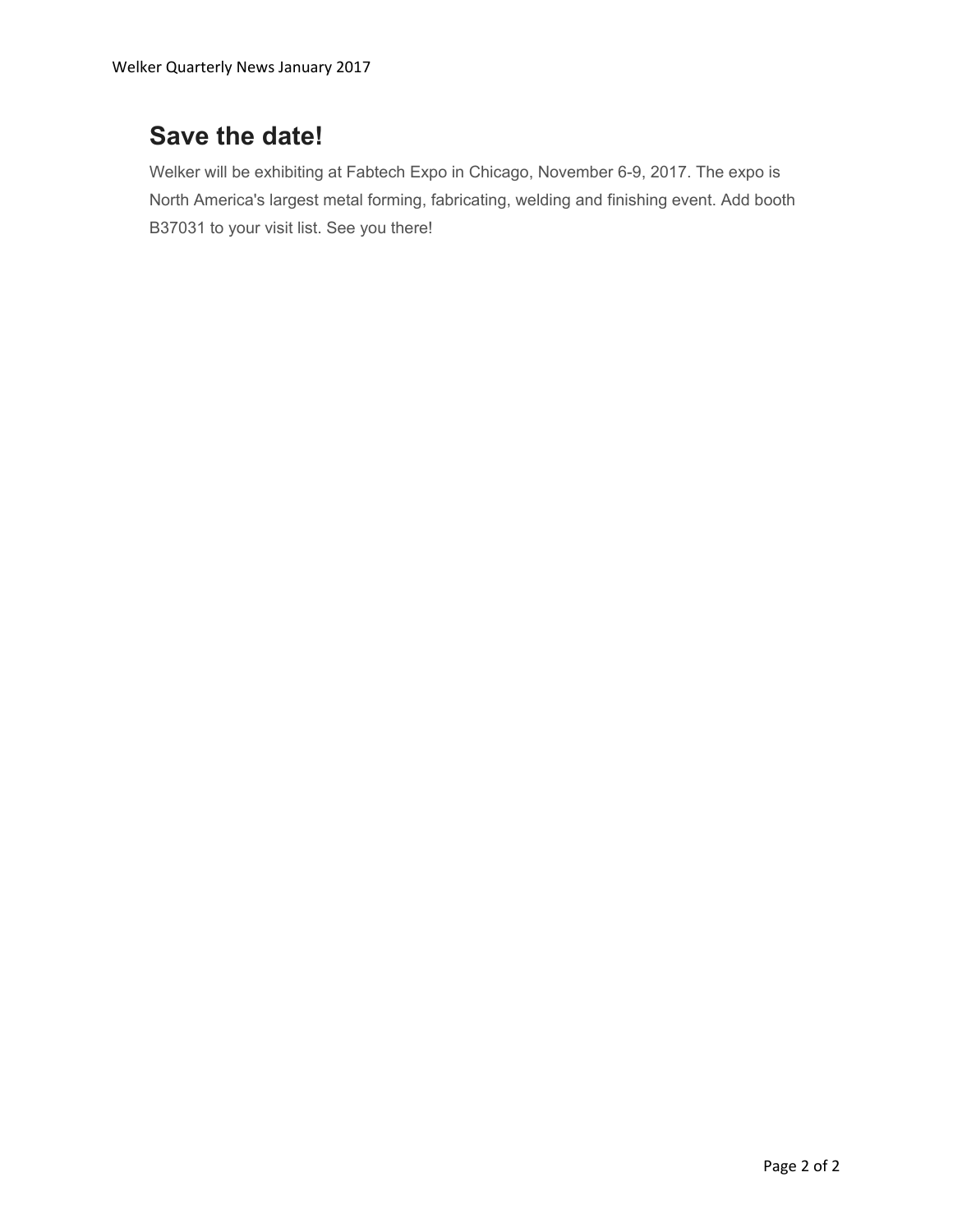

### **Product Spotlight: Pneumatic Wire Clamp**

The Welker Wire Clamp is available for wire diameters 4.0 thru 10.0mm. Wire is spring retained in load position without air for safe operator load. Cylinder pressurizes clamp, then pneumatic release. Part contact surfaces have been hard coated for weld spatter resistance and long life. A lightweight aluminum body provides multiple NAAMS standard mounting surfaces. This compact wire clamp is ideal for seating applications, instrument panel assembly, appliance and exhaust systems manufacturing.



*Wire clamp shown in seating application & size comparison (inset):*



For more info and videos visit http://www.welkerproducts.com/clamps.php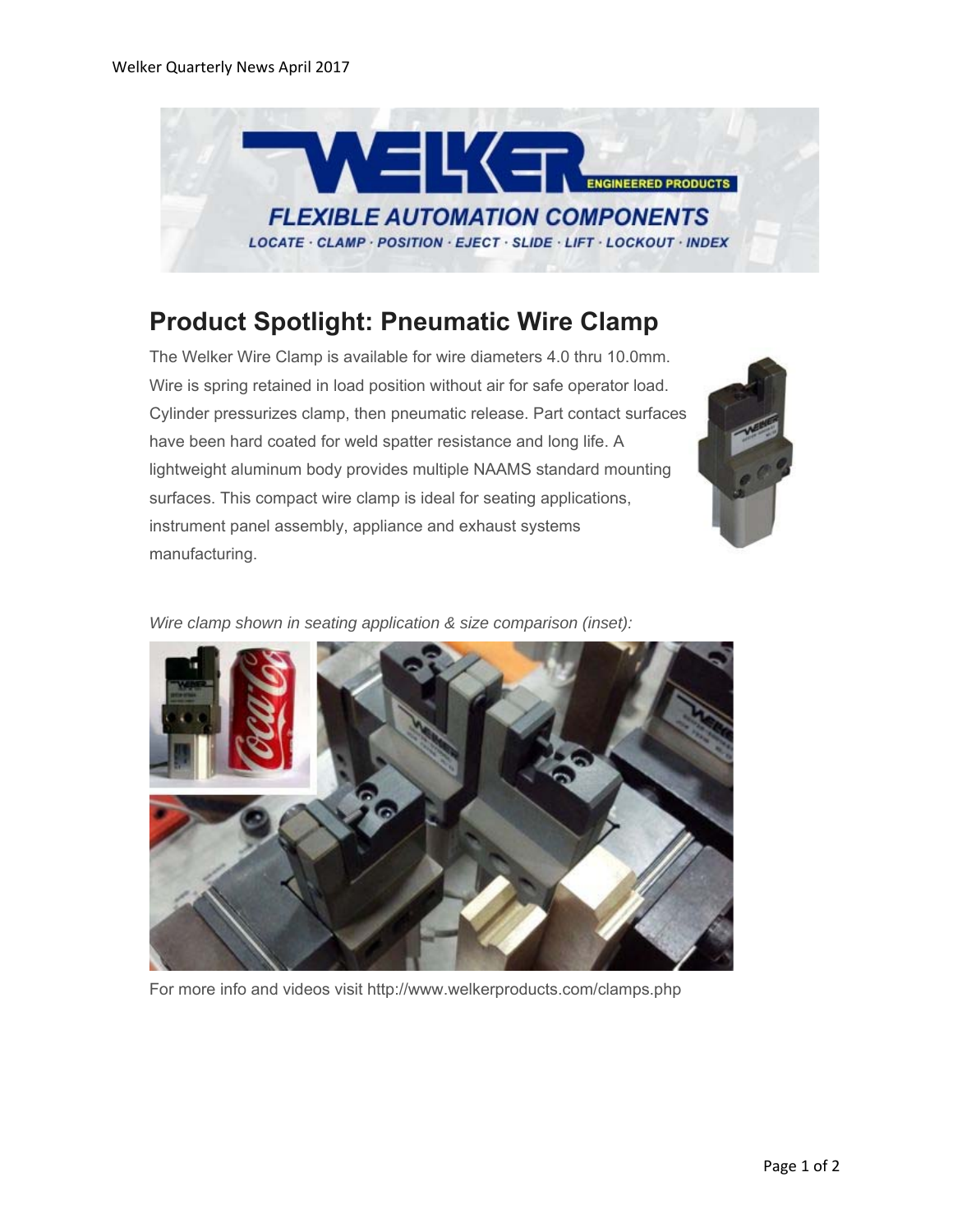## **Sales Spotlight: Integrity Sales**

Since 2011, Welker has been represented in northeast Michigan by Integrity Sales. Specializing in automation and end-of-arm tooling, Integrity Sales offers a vast range of workholding, clamping and positioning solutions. Contact their Ellsworth, MI office at (231) 588- 2500



#### **Save the date!**

Welker will be exhibiting at Fabtech Expo in Chicago, November 6-9, 2017. The expo is North America's largest metal forming, fabricating, welding and finishing event. Add booth B37031 to your visit list. See you there!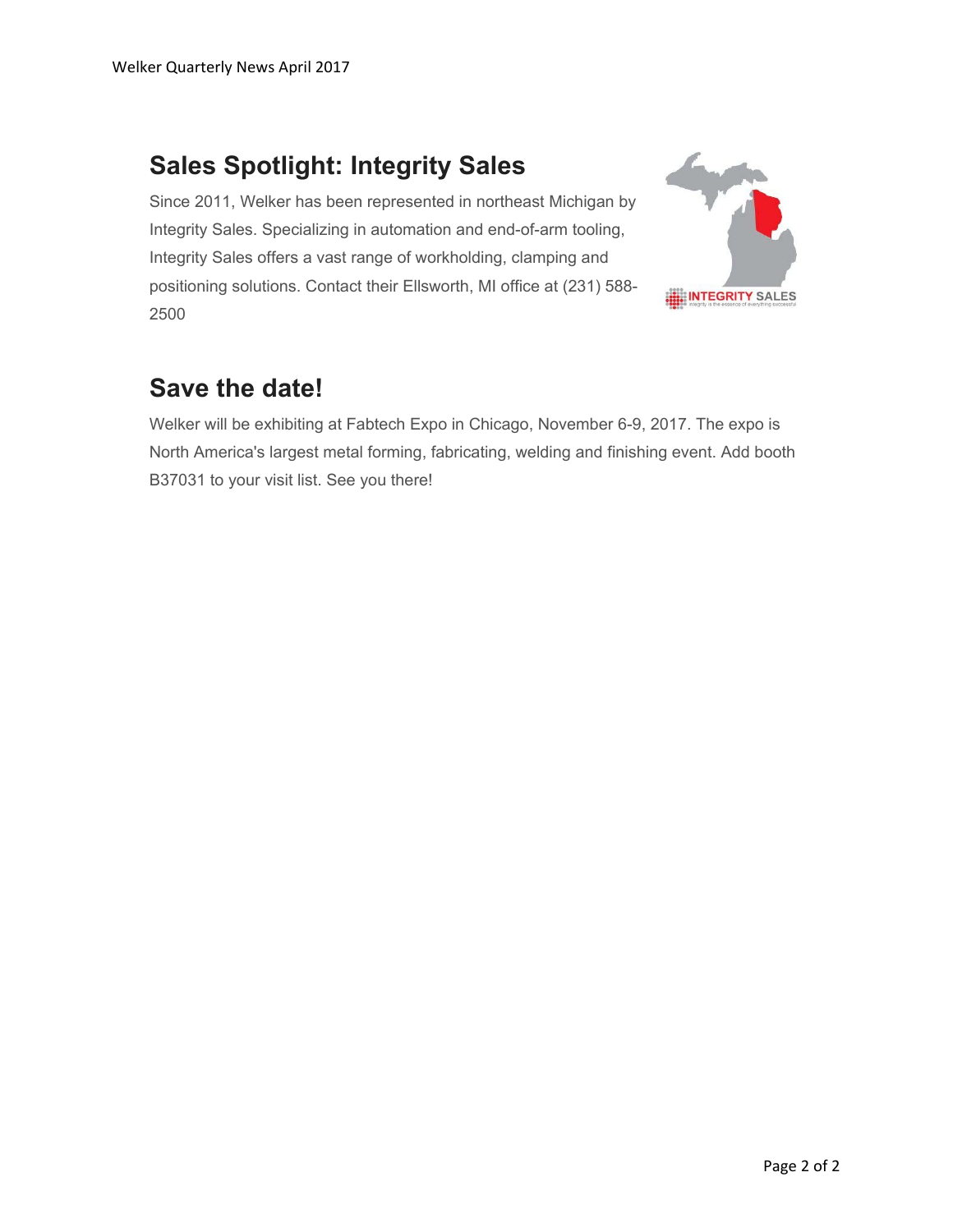

### **New Product: Retracting Micro Pin**

Welker RMP Micro Pins are ideal for small, lightweight parts with minimal side load. Pin retracts fully into backup. RMP can only have round pins. Unit can be used without backup or backup can be machined away for clearance. The RMP features an integrated pneumatic cylinder with rap coupler and versatile multi-sided NAAMS mounting. Hard anodized aluminum construction, weld spatter resistant pin coating. Easy change-out pins available in 3-12mm diameter. Includes weld-field immune solid state switch. For more info visit http://www.welkerproducts.com/minipins.php



# **Sales Spotlight: New Manufacturer Reps**

Welker welcomes two new manufacturer reps to the Sales Team! Alex Creveling has joined Willcox and Allen. He will be covering Alabama and parts of Tennessee. Justin Siefken has joined PTS and will be covering Iowa. See our Sales web page for contact info http://www.welkerproducts.com/sales.php

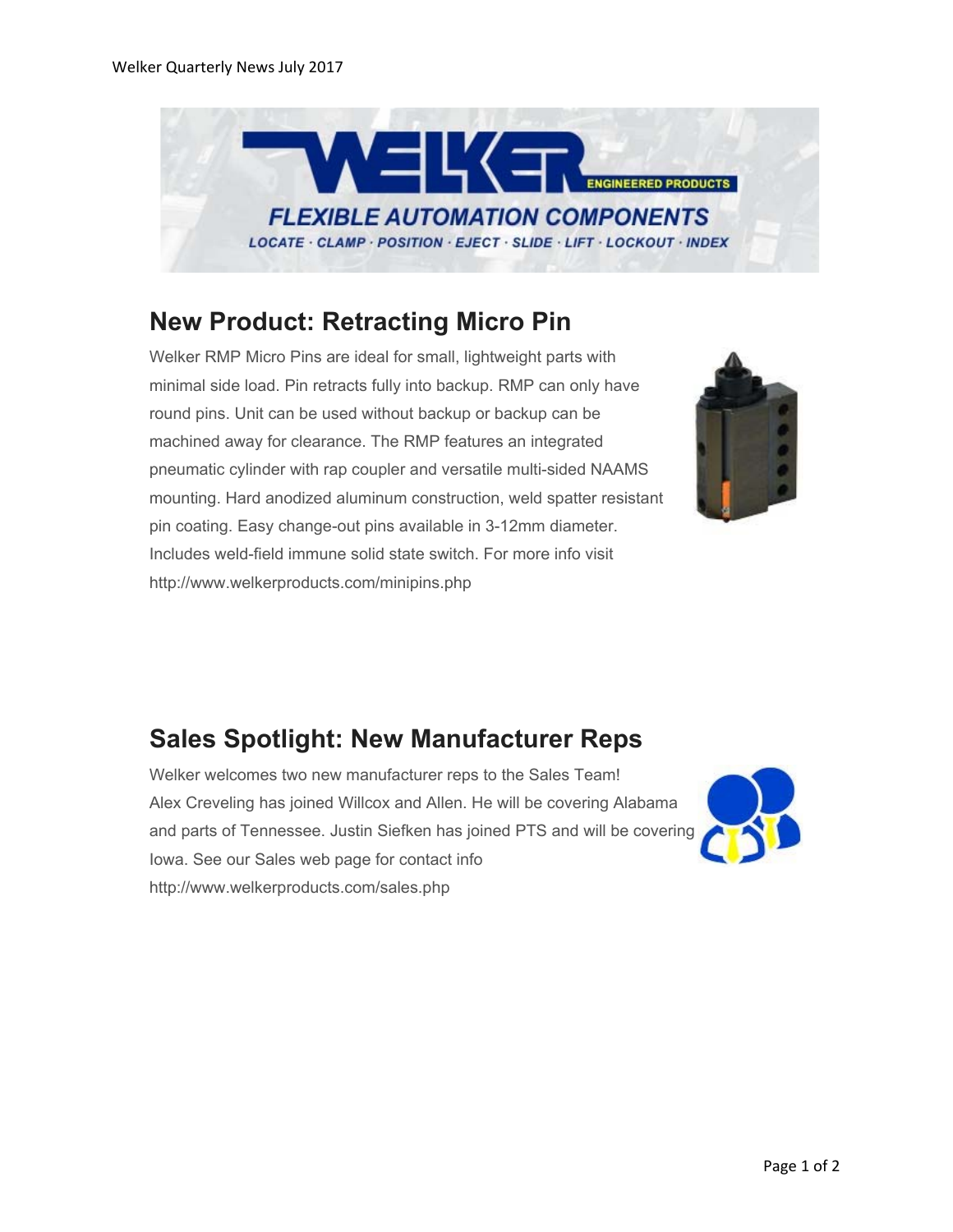#### **Application Video: 1 Serving 2**

Multiple Welker components are featured in this pick & place application: CLM40 lifter on a 2500mm double extrusion slide. Dual LSTs position part during welding. Welker's overhead extrusion slide offers a very low cost, high speed transfer that can be either VFD or servo driven. Automation is optimized with reduction in material handling time and cost.

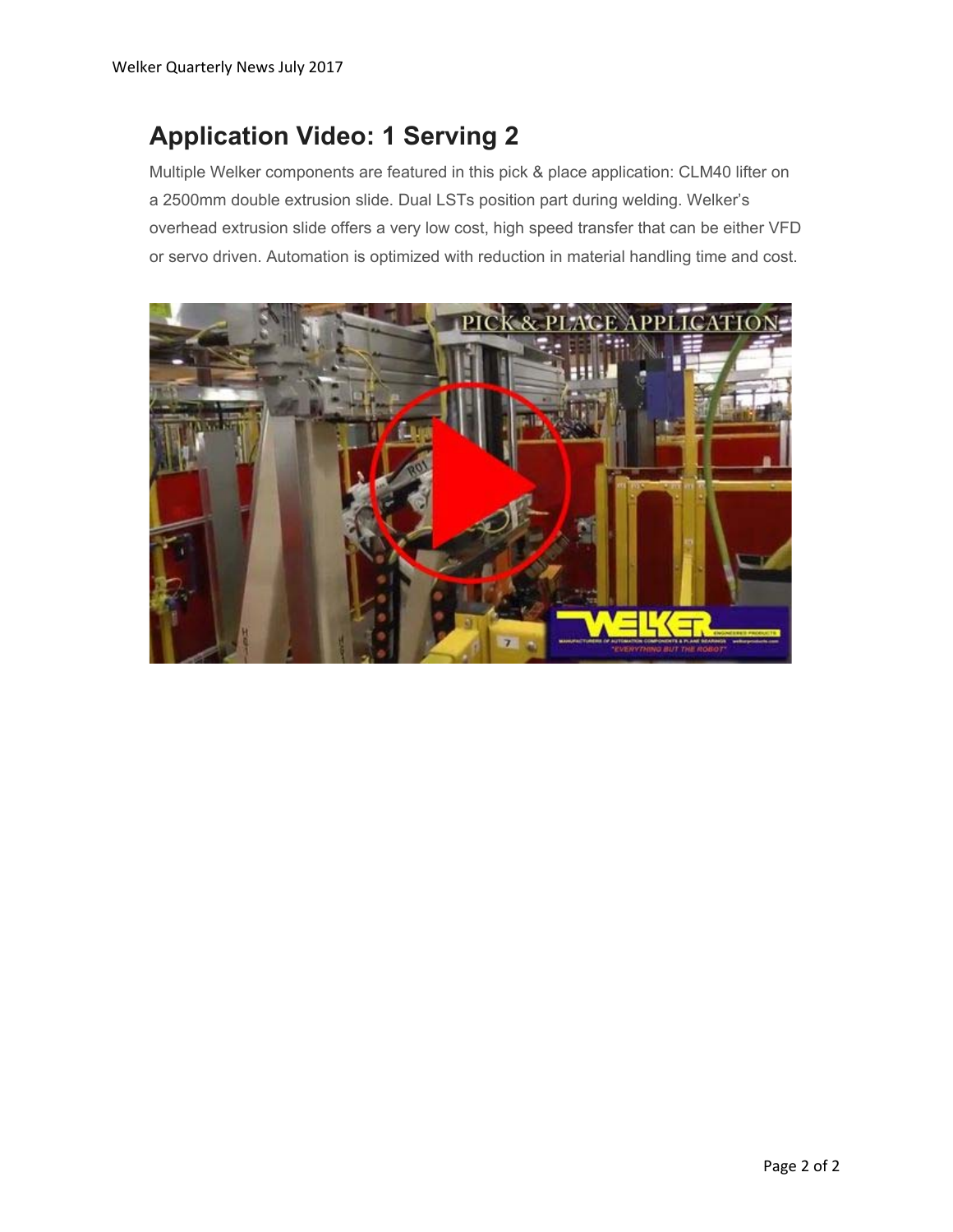

#### **New Product: GB2**

Welker introduces the GB2, a smaller version of its GB3 ground block retract cylinder. Part contact pressure can be adjusted with an inline NPT regulator, producing contact forces as low as 45 lbf. Ideal for thin materials or space constrained grounding applications. Weld field immune cylinder switch is adjustable to sense extend and retract. Class 2 copper adapter is offered with choice of smooth, knurled, or projection swivel head. For video and more info visit http://www.welkerproducts.com/groundblock.php



#### **Sales Spotlight: 3D Printed Demos**

The Welker Sales Team is now equipped with 3D printed models of popular components, such as the LST Part Positioner (shown, with a Coke). The models are half scale, fully functioning, and made with lightweight polymer resin. Popular with customers, the 3D printed models enable hands-on demo of products that are normally too cumbersome for long distance Lunch & Learns.

Welker is also 3D printing small parts for robotic training in plastic, when actual metal parts are not yet available.